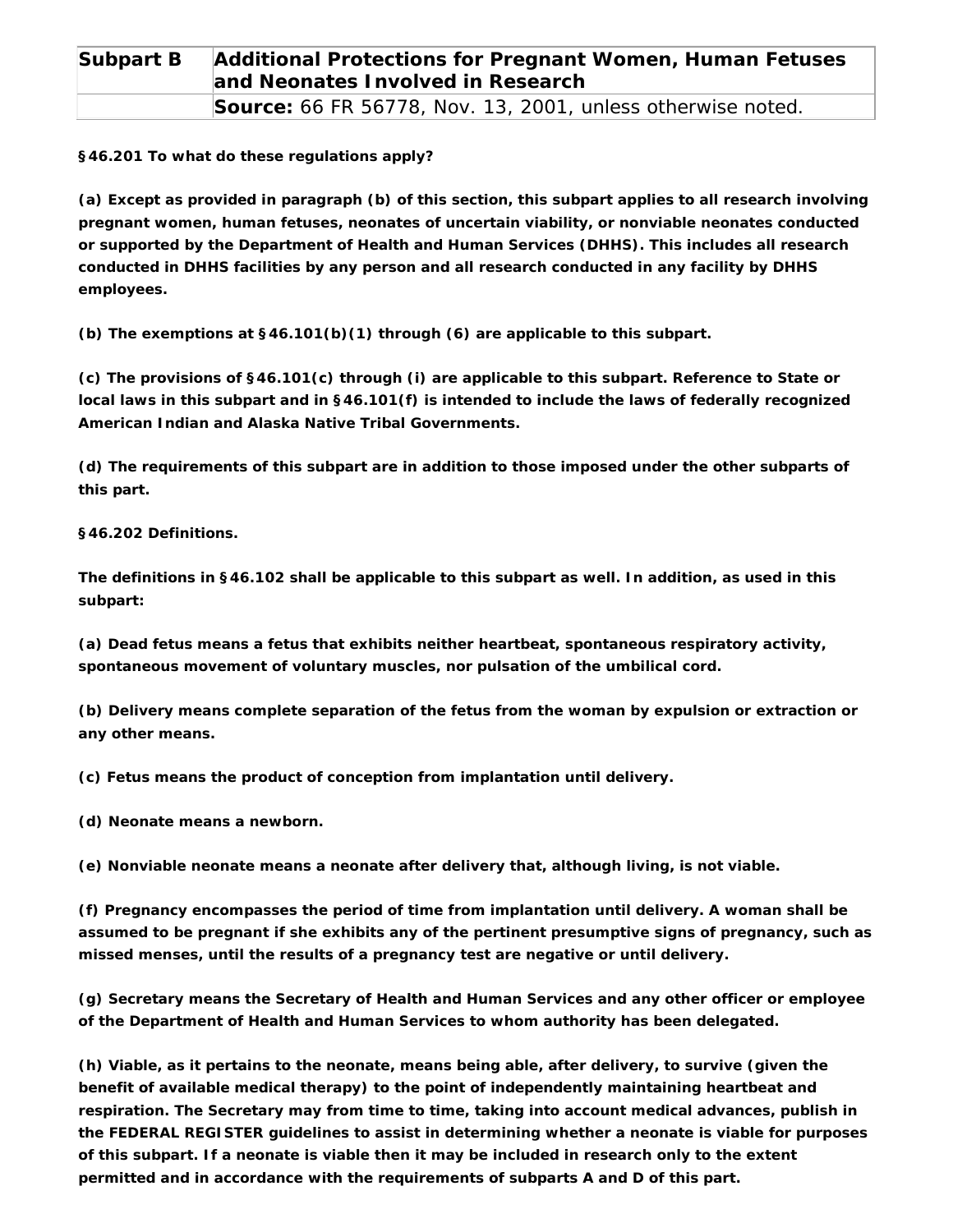**§46.203 Duties of IRBs in connection with research involving pregnant women, fetuses, and neonates.**

**In addition to other responsibilities assigned to IRBs under this part, each IRB shall review research covered by this subpart and approve only research which satisfies the conditions of all applicable sections of this subpart and the other subparts of this part.**

**§46.204 Research involving pregnant women or fetuses.**

**Pregnant women or fetuses may be involved in research if all of the following conditions are met:**

**(a) Where scientifically appropriate, preclinical studies, including studies on pregnant animals, and clinical studies, including studies on nonpregnant women, have been conducted and provide data for assessing potential risks to pregnant women and fetuses;**

**(b) The risk to the fetus is caused solely by interventions or procedures that hold out the prospect of direct benefit for the woman or the fetus; or, if there is no such prospect of benefit, the risk to the fetus is not greater than minimal and the purpose of the research is the development of important biomedical knowledge which cannot be obtained by any other means;**

**(c) Any risk is the least possible for achieving the objectives of the research;**

**(d) If the research holds out the prospect of direct benefit to the pregnant woman, the prospect of a direct benefit both to the pregnant woman and the fetus, or no prospect of benefit for the woman nor the fetus when risk to the fetus is not greater than minimal and the purpose of the research is the development of important biomedical knowledge that cannot be obtained by any other means, her consent is obtained in accord with the informed consent provisions of subpart A of this part;**

**(e) If the research holds out the prospect of direct benefit solely to the fetus then the consent of the pregnant woman and the father is obtained in accord with the informed consent provisions of subpart A of this part, except that the father's consent need not be obtained if he is unable to consent because of unavailability, incompetence, or temporary incapacity or the pregnancy resulted from rape or incest.**

**(f) Each individual providing consent under paragraph (d) or (e) of this section is fully informed regarding the reasonably foreseeable impact of the research on the fetus or neonate;**

**(g) For children as defined in §46.402(a) who are pregnant, assent and permission are obtained in accord with the provisions of subpart D of this part;**

**(h) No inducements, monetary or otherwise, will be offered to terminate a pregnancy;**

**(i) Individuals engaged in the research will have no part in any decisions as to the timing, method, or procedures used to terminate a pregnancy; and**

**(j) Individuals engaged in the research will have no part in determining the viability of a neonate.**

**§46.205 Research involving neonates.**

**(a) Neonates of uncertain viability and nonviable neonates may be involved in research if all of the following conditions are met:**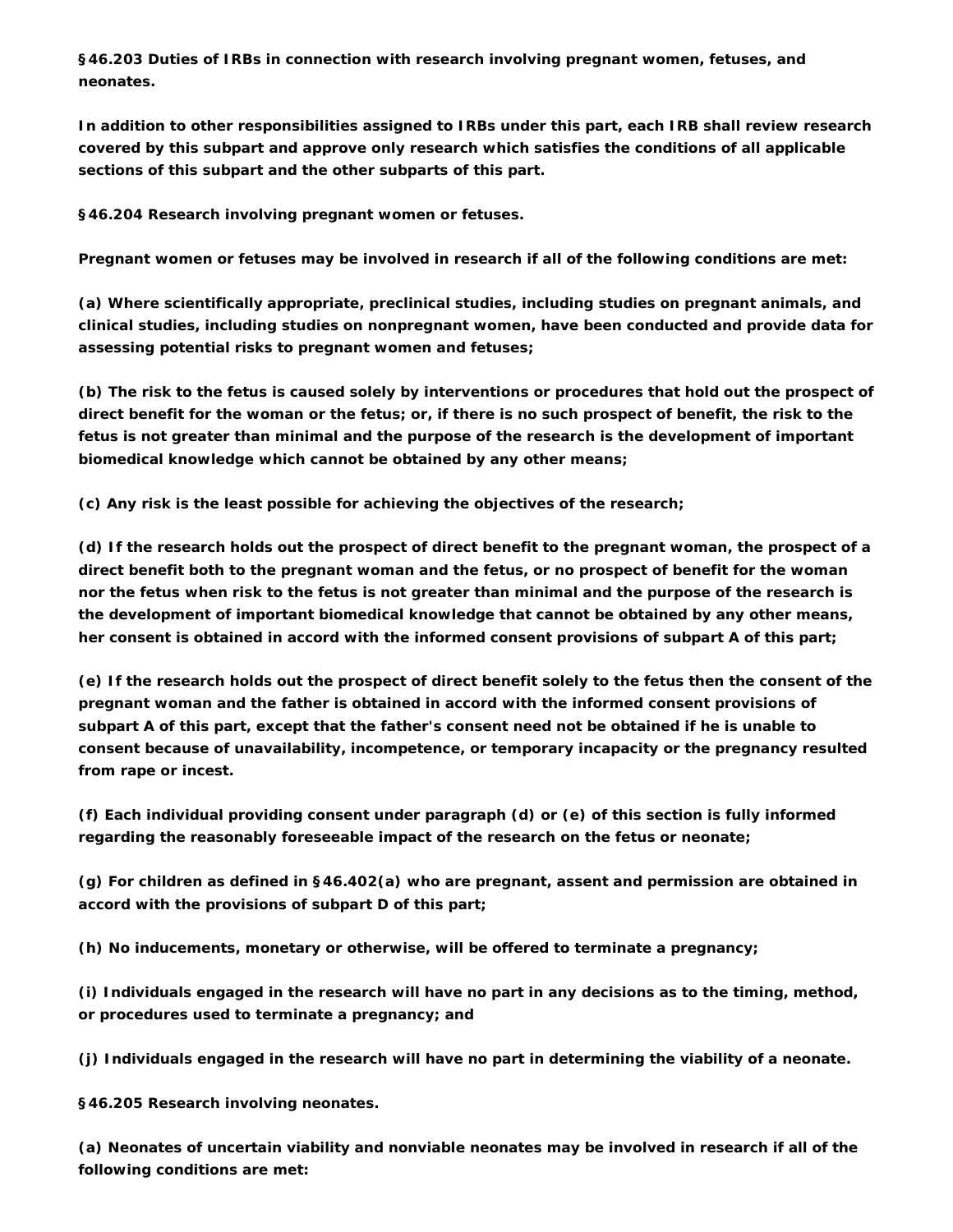**(1) Where scientifically appropriate, preclinical and clinical studies have been conducted and provide data for assessing potential risks to neonates.**

**(2) Each individual providing consent under paragraph (b)(2) or (c)(5) of this section is fully informed regarding the reasonably foreseeable impact of the research on the neonate.**

**(3) Individuals engaged in the research will have no part in determining the viability of a neonate.**

**(4) The requirements of paragraph (b) or (c) of this section have been met as applicable.**

**(b) Neonates of uncertain viability. Until it has been ascertained whether or not a neonate is viable, a neonate may not be involved in research covered by this subpart unless the following additional conditions have been met:**

**(1) The IRB determines that:**

**(i) The research holds out the prospect of enhancing the probability of survival of the neonate to the point of viability, and any risk is the least possible for achieving that objective, or**

**(ii) The purpose of the research is the development of important biomedical knowledge which cannot be obtained by other means and there will be no added risk to the neonate resulting from the research; and**

**(2) The legally effective informed consent of either parent of the neonate or, if neither parent is able to consent because of unavailability, incompetence, or temporary incapacity, the legally effective informed consent of either parent's legally authorized representative is obtained in accord with subpart A of this part, except that the consent of the father or his legally authorized representative need not be obtained if the pregnancy resulted from rape or incest.**

**(c) Nonviable neonates. After delivery nonviable neonate may not be involved in research covered by this subpart unless all of the following additional conditions are met:**

**(1) Vital functions of the neonate will not be artificially maintained;**

**(2) The research will not terminate the heartbeat or respiration of the neonate;**

**(3) There will be no added risk to the neonate resulting from the research;**

**(4) The purpose of the research is the development of important biomedical knowledge that cannot be obtained by other means; and**

**(5) The legally effective informed consent of both parents of the neonate is obtained in accord with subpart A of this part, except that the waiver and alteration provisions of §46.116(c) and (d) do not apply. However, if either parent is unable to consent because of unavailability, incompetence, or temporary incapacity, the informed consent of one parent of a nonviable neonate will suffice to meet the requirements of this paragraph (c)(5), except that the consent of the father need not be obtained if the pregnancy resulted from rape or incest. The consent of a legally authorized**